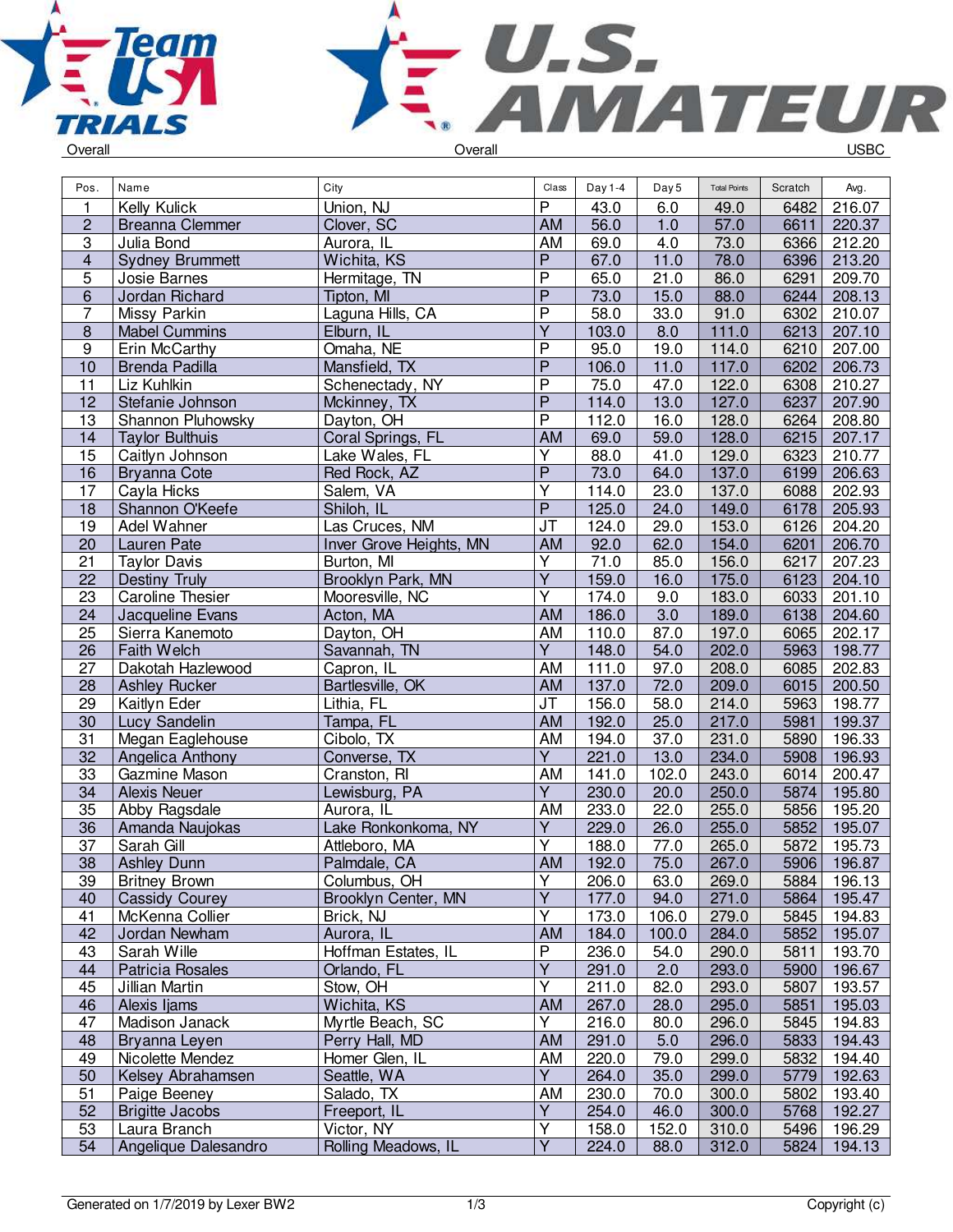



| Overall |  |
|---------|--|
|         |  |

| Pos.            | Name                   | City                      | Class                   | Day 1-4 | Day 5 | <b>Total Points</b> | Scratch | Avg.   |
|-----------------|------------------------|---------------------------|-------------------------|---------|-------|---------------------|---------|--------|
| 55              | Julia Huren            | Westland, MI              | <b>JT</b>               | 234.0   | 82.0  | 316.0               | 5821    | 194.03 |
| 56              | Addison Herzberg       | Wichita, KS               | J <sub>T</sub>          | 226.0   | 91.0  | 317.0               | 5780    | 192.67 |
| 57              | <b>Haley Carroll</b>   | Williamsville, NY         | AM                      | 286.0   | 33.0  | 319.0               | 5736    | 191.20 |
| 58              | <b>Madison Bailey</b>  | Rocklin, CA               | Υ                       | 281.0   | 40.0  | 321.0               | 5758    | 191.93 |
| 59              | Michaela Kelly         | Bettendorf, IA            | AM                      | 256.0   | 69.0  | 325.0               | 5784    | 192.80 |
| 60              | Leanne Vastbinder      | Winter Park, FL           | $\overline{Y}$          | 213.0   | 121.0 | 334.0               | 5767    | 192.23 |
| 61              | Melanie Katen          | San Jose, CA              | $\overline{\mathsf{Y}}$ | 292.0   | 47.0  | 339.0               | 5727    | 190.90 |
| 62              | <b>Crystal Elliott</b> | Palm Bay, FL              | Ÿ                       | 298.0   | 44.0  | 342.0               | 5777    | 192.57 |
| 63              | Leah Glazer            | Henderson, NV             | Υ                       | 258.0   | 84.0  | 342.0               | 5775    | 192.50 |
| 64              |                        |                           | AM                      | 292.0   | 50.0  | 342.0               | 5752    | 191.73 |
|                 | Amanda Morgan          | Killeen, TX               | $\overline{Y}$          |         |       |                     |         |        |
| 65              | Hope Gramly            | Aubrey, TX                |                         | 304.0   | 39.0  | 343.0               | 5727    | 190.90 |
| 66              | Samantha Gainor        | Chesterfield Township, MI | <b>AM</b>               | 276.0   | 72.0  | 348.0               | 5721    | 190.70 |
| 67              | Cara Stasel            | Bonaire, GA               | AM                      | 242.0   | 107.0 | 349.0               | 5729    | 190.97 |
| 68              | Paige Peters           | Toms River, NJ            | Υ                       | 283.0   | 67.0  | 350.0               | 5762    | 192.07 |
| 69              | Jenna Williams         | Homosassa, FL             | Ÿ                       | 252.0   | 102.0 | 354.0               | 5729    | 190.97 |
| 70              | Hannah Forton          | Macomb, MI                | $\overline{Y}$          | 269.0   | 91.0  | 360.0               | 5714    | 190.47 |
| $\overline{71}$ | Kamerin Peters         | Toms River, NJ            | JT                      | 305.0   | 59.0  | 364.0               | 5629    | 187.63 |
| 72              | Olivia Farwell         | Elizabethtown, PA         | AM                      | 291.0   | 74.0  | 365.0               | 5702    | 190.07 |
| 73              | Maryssa Carey          | Hobart, IN                | $\overline{\mathsf{Y}}$ | 361.0   | 7.0   | 368.0               | 5671    | 189.03 |
| 74              | Katelyn Dickerson      | Painesville, OH           | AM                      | 233.0   | 138.0 | 371.0               | 5698    | 189.93 |
| 75              | Jenna Coldiron         | Cincinnati, OH            | AM                      | 306.0   | 65.0  | 371.0               | 5690    | 189.67 |
| $\overline{76}$ | Maranda Pattison       | Redwood Valley, CA        | $\overline{Y}$          | 303.0   | 71.0  | 374.0               | 5685    | 189.50 |
| $\overline{77}$ | <b>Haley Youker</b>    | East Syracuse, NY         | Υ                       | 240.0   | 143.0 | 383.0               | 5676    | 189.20 |
| 78              | Carlene Beyer          | Ogdensburg, WI            | $\overline{Y}$          | 235.0   | 150.0 | 385.0               | 5633    | 187.77 |
| 79              | Madeleine McDuff       | Katy, TX                  | AM                      | 367.0   | 29.0  | 396.0               | 5682    | 189.40 |
| 80              | Jennifer Loredo        | Fresno, CA                | Υ                       | 338.0   | 59.0  | 397.0               | 5688    | 189.60 |
| 81              | Brooklyn Boudreau      | Snohomish, WA             | $\overline{\mathsf{Y}}$ | 304.0   | 98.0  | 402.0               | 5646    | 188.20 |
| 82              | <b>Britaney Myers</b>  | Mechanicville, NY         | $\overline{\mathsf{Y}}$ | 291.0   | 114.0 | 405.0               | 5653    | 188.43 |
| 83              | Madysen Keller         | Indian Trail, NC          | AM                      | 341.0   | 67.0  | 408.0               | 5651    | 188.37 |
| 84              | Cassidy Ray            | Herrin, IL                | $\overline{Y}$          | 390.0   | 18.0  | 408.0               | 5637    | 187.90 |
| 85              | Allie Leiendecker      | Wooster, OH               | Y                       | 296.0   | 116.0 | 412.0               | 5713    | 190.43 |
| 86              | Kayla Ovesny           | Norman, OK                | AM                      | 366.0   | 51.0  | 417.0               | 5585    | 186.17 |
| 87              | Montana Meyer          | Imperial, MO              | Υ                       | 374.0   | 44.0  | 418.0               | 5600    | 186.67 |
| 88              | <b>Kasey Eaton</b>     | Wyoming, MI               | AM                      | 387.0   | 32.0  | 419.0               | 5593    | 186.43 |
| 89              | Amber MacLeod          | Brick, NJ                 | AM                      | 339.0   | 80.0  | 419.0               | 5549    | 184.97 |
| 90              | Olivia Komorowski      | Oshkosh, WI               | $\overline{Y}$          | 303.0   | 118.0 | 421.0               | 5606    | 186.87 |
| 91              | Denisyha Waller        | Markham, IL               | AM                      | 373.0   | 54.0  | 427.0               | 5568    | 185.60 |
| 92              | Megan Hess             | Urbandale, IA             | $\overline{Y}$          | 388.0   | 42.0  | 430.0               | 5581    | 186.03 |
| 93              | Arianna Campbell       | Coos Bay, OR              | AM                      | 337.0   | 96.0  | 433.0               | 5605    | 186.83 |
| 94              | Jenna Hedgepath        | Murfreesboro, TN          | Y                       | 427.0   | 10.0  | 437.0               | 5546    | 184.87 |
| 95              | Sierra Ciesiolka       | Harker Heights, TX        | Υ                       | 403.0   | 38.0  | 441.0               | 5530    | 184.33 |
| 96              | Katelyn Orisek         | Yorkville, IL             | Y                       | 354.0   | 88.0  | 442.0               | 5566    | 185.53 |
| 97              | Justine Brookover      | Parkersburg, WV           | Υ                       | 334.0   | 110.0 | 444.0               | 5558    | 185.27 |
| 98              | <b>Tiffany Clark</b>   | Huntsville, AL            | <b>AM</b>               | 399.0   | 51.0  | 450.0               | 5528    | 184.27 |
| 99              | Jessica Wolfe          | Kettering, OH             | AM                      | 319.0   | 132.0 | 451.0               | 5541    | 184.70 |
| 100             | Jordan Shipp           | Pensacola, FL             | Υ                       | 398.0   | 53.0  | 451.0               | 5514    | 183.80 |
| 101             | Isabella Pohl          | Orlando, FL               | Υ                       | 411.0   | 43.0  | 454.0               | 5505    | 183.50 |
| 102             | <b>Elizabeth Ross</b>  | Schenectady, NY           | $\overline{\mathsf{Y}}$ | 346.0   | 108.0 | 454.0               | 5486    | 182.87 |
| 103             | Rachael Berg           | Surprise, AZ              | $\overline{\mathsf{Y}}$ | 401.0   | 57.0  | 458.0               | 5498    | 183.27 |
| 104             | Jacklyn Peters         | Elk Grove Village, IL     | AM                      | 426.0   | 35.0  | 461.0               | 5453    | 181.77 |
| 105             | April McDonnell        | North Las Vegas, NV       | Υ                       | 340.0   | 123.0 | 463.0               | 5620    | 187.33 |
| 106             | <b>Crystal Singh</b>   | Parkland, FL              | Υ                       | 359.0   | 105.0 | 464.0               | 5530    | 184.33 |
| 107             | <b>Hayley Connelly</b> | Hazlet, NJ                | Υ                       | 419.0   | 47.0  | 466.0               | 5527    | 184.23 |
| 108             | <b>Ashley Channell</b> | Morris Chapel, TN         | $\overline{\mathsf{Y}}$ | 381.0   | 85.0  | 466.0               | 5526    | 184.20 |